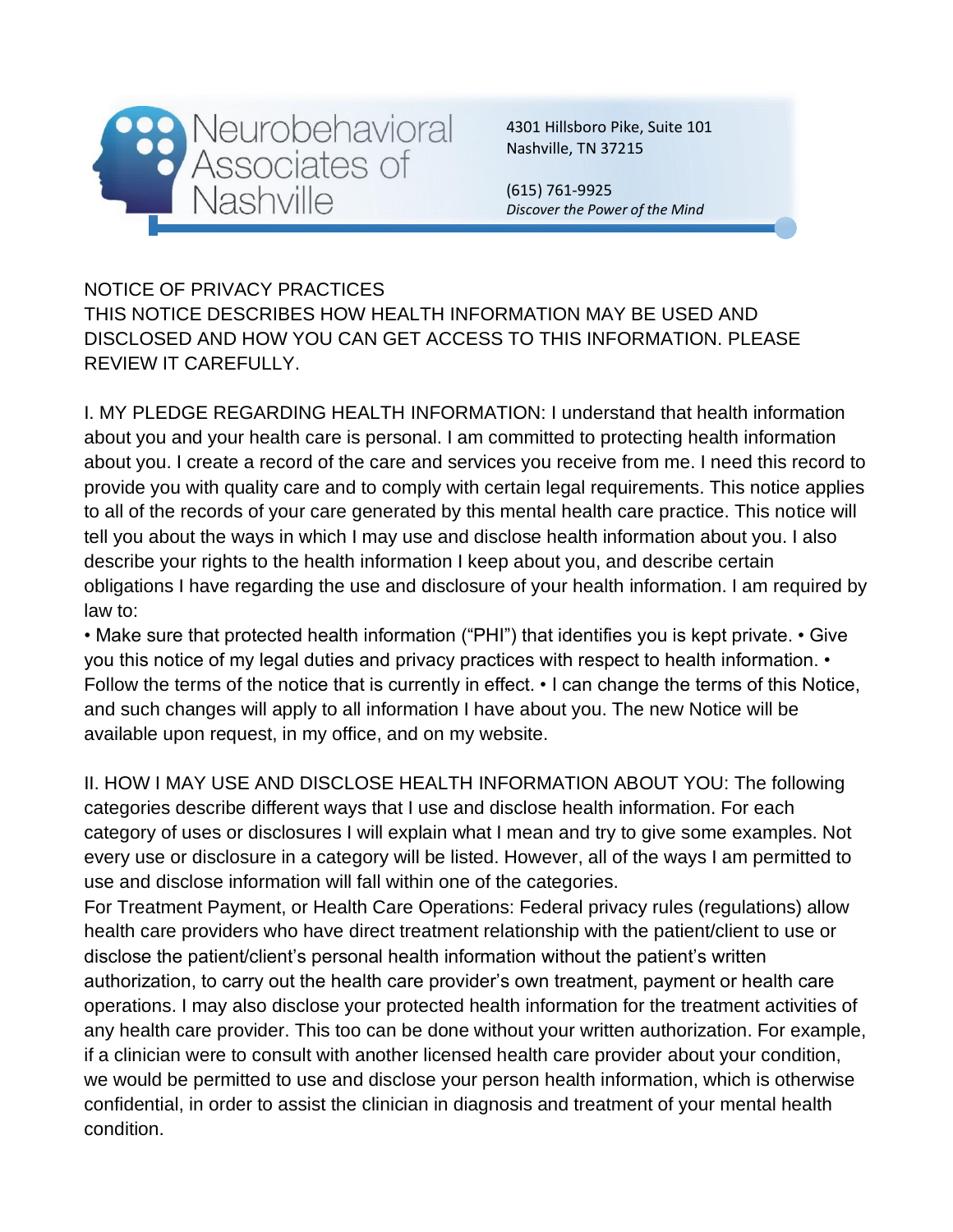Disclosures for treatment purposes are not limited to the minimum necessary standard. Because therapists and other health care providers need access to the full record and/or full and complete information in order to provide quality care. The word "treatment" includes, among other things, the coordination and management of health care providers with a third party, consultations between health care providers and referrals of a patient for health care from one health care provider to another.

Lawsuits and Disputes: If you are involved in a lawsuit, I may disclose health information in response to a court or administrative order. I may also disclose health information about your child in response to a subpoena, discovery request, or other lawful process by someone else involved in the dispute, but only if efforts have been made to tell you about the request or to obtain an order protecting the information requested.

## III. CERTAIN USES AND DISCLOSURES REQUIRE YOUR AUTHORIZATION:

- 1. Psychotherapy Notes. I do keep "psychotherapy notes" as that term is defined in 45 CFR § 164.501, and any use or disclosure of such notes requires your Authorization unless the use or disclosure is: a. For my use in treating you. b. For my use in training or supervising mental health practitioners to help them improve their skills in group, joint, family, or individual counseling or therapy. c. For my use in defending myself in legal proceedings instituted by you. d. For use by the Secretary of Health and Human Services to investigate my compliance with HIPAA. e. Required by law and the use or disclosure is limited to the requirements of such law. f. Required by law for certain health oversight activities pertaining to the originator of the psychotherapy notes. g. Required by a coroner who is performing duties authorized by law. h. Required to help avert a serious threat to the health and safety of others.
- 2. Marketing Purposes. As a psychotherapist, I will not use or disclose your PHI for marketing purposes.
- 3. Sale of PHI. As a psychotherapist, I will not sell your PHI in the regular course of my business.

## IV. CERTAIN USES AND DISCLOSURES DO NOT REQUIRE YOUR AUTHORIZATION.

Subject to certain limitations in the law, I can use and disclose your PHI without your Authorization for the following reasons:

- 1. When disclosure is required by state or federal law, and the use or disclosure complies with and is limited to the relevant requirements of such law.
- 2. For public health activities, including reporting suspected child, elder, or dependent adult abuse, or preventing or reducing a serious threat to anyone's health or safety.
- 3. For health oversight activities, including audits and investigations.
- 4. For judicial and administrative proceedings, including responding to a court or administrative order, although my preference is to obtain an Authorization from you before doing so.
- 5. For law enforcement purposes, including reporting crimes occurring on my premises.
- 6. To coroners or medical examiners, when such individuals are performing duties authorized by law.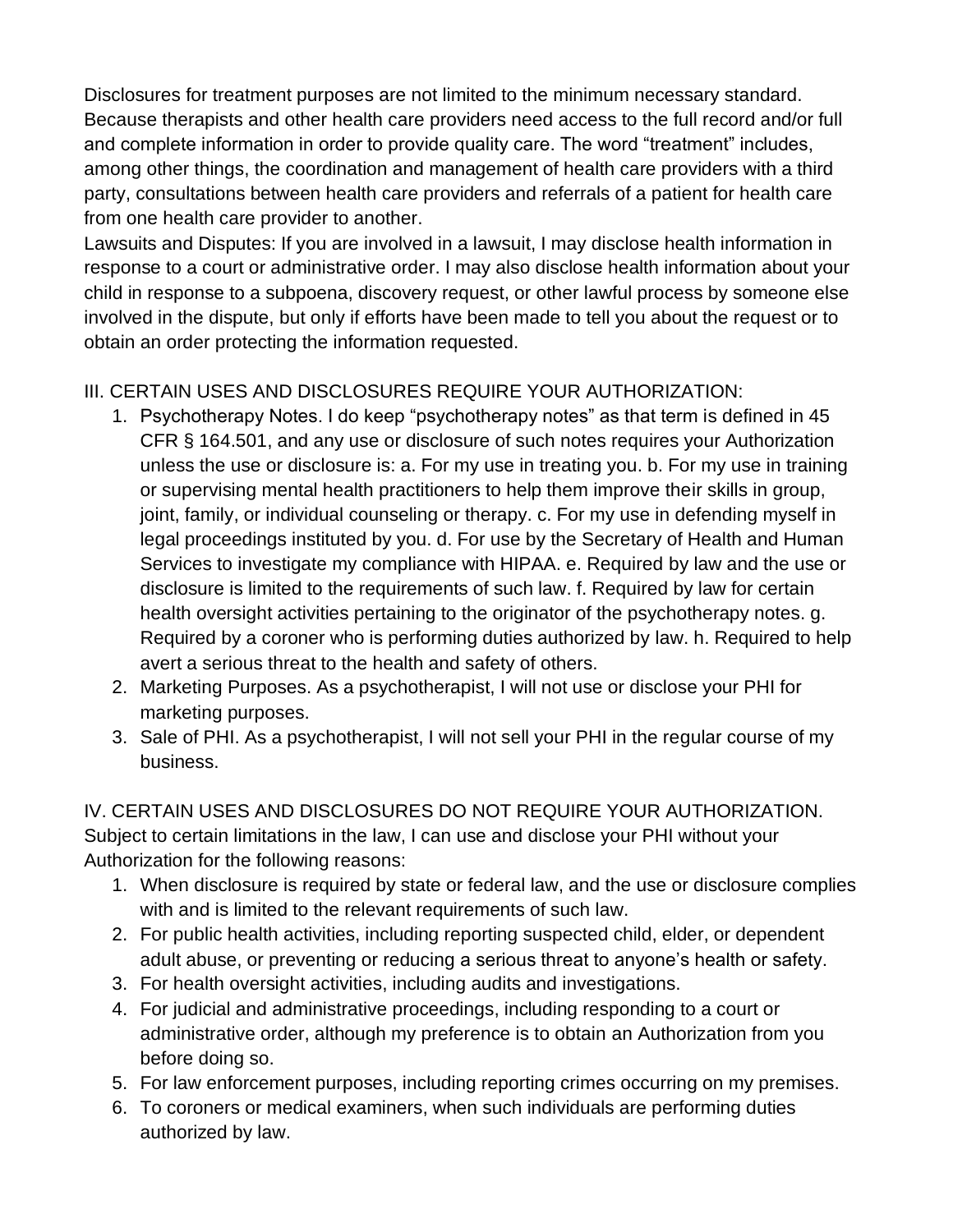- 7. For research purposes, including studying and comparing the mental health of patients who received one form of therapy versus those who received another form of therapy for the same condition.
- 8. Specialized government functions, including, ensuring the proper execution of military missions; protecting the President of the United States; conducting intelligence or counter-intelligence operations; or, helping to ensure the safety of those working within or housed in correctional institutions.
- 9. For workers' compensation purposes. Although my preference is to obtain an Authorization from you, I may provide your PHI in order to comply with workers' compensation laws.
- 10.Appointment reminders and health related benefits or services. I may use and disclose your PHI to contact you to remind you that you have an appointment with me. I may also use and disclose your PHI to tell you about treatment alternatives, or other health care services or benefits that I offer.

V. CERTAIN USES AND DISCLOSURES REQUIRE YOU TO HAVE THE OPPORTUNITY TO OBJECT.

1. Disclosures to family, friends, or others. I may provide your PHI to a family member, friend, or other person that you indicate is involved in your care or the payment for your health care, unless you object in whole or in part. The opportunity to consent may be obtained retroactively in emergency situations.

## VI. YOU HAVE THE FOLLOWING RIGHTS WITH RESPECT TO YOUR PHI:

- 1. The Right to Request Limits on Uses and Disclosures of Your PHI. You have the right to ask me not to use or disclose certain PHI for treatment, payment, or health care operations purposes. I am not required to agree to your request, and I may say "no" if I believe it would affect your health care. Your written request must either be emailed to info@nbanashville.com or faxed to (615)761-9142.
- 2. The Right to Request Restrictions for Out-of-Pocket Expenses Paid for In Full. You have the right to request restrictions on disclosures of your PHI to health plans for payment or health care operations purposes if the PHI pertains solely to a health care item or a health care service that you have paid for out-of-pocket in full. Your written request must either be emailed to info@nbanashville.com or faxed to (615)761-9142.
- 3. The Right to Choose How I Send PHI to You. You have the right to ask me to contact you in a specific way (for example, home or office phone) or to send mail to a different address, and I will agree to all reasonable requests. Your written request must either be emailed to info@nbanashville.com or faxed to (615)761-9142.
- 4. The Right to See and Get Copies of Your PHI. Other than "psychotherapy notes," you have the right to get an electronic or paper copy of your medical record and other information that I have about you. I will provide you with a copy of your record, or a summary of it, if you agree to receive a summary, within 30 days of receiving your written request, and I may charge a reasonable, cost based fee for doing so. Your